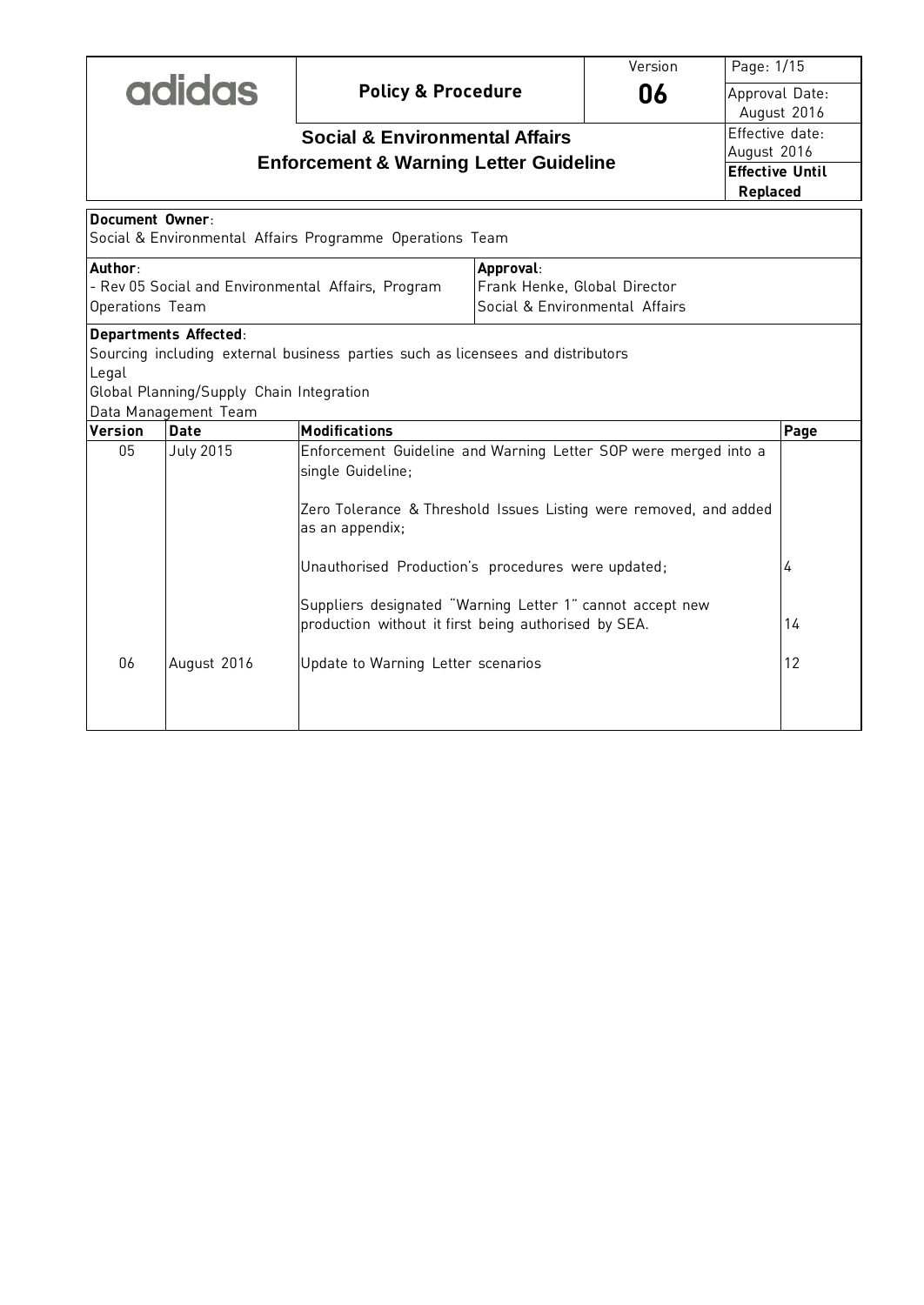|                                                   |                               | Version | Page: 2/15                     |
|---------------------------------------------------|-------------------------------|---------|--------------------------------|
| <b>adidas</b>                                     | <b>Policy &amp; Procedure</b> | 06      | Approval Date:<br>August 2016  |
| <b>Social &amp; Environmental Affairs</b>         |                               |         | Effective date:<br>August 2016 |
| <b>Enforcement &amp; Warning Letter Guideline</b> |                               |         | <b>Effective Until</b>         |
|                                                   |                               |         | Replaced                       |

#### **1 Purpose**

This Guideline sets out the approach of adidas' Social & Environmental Affairs ("SEA") Department enforcement of adidas' Workplace Standards ("Standards") when a supplier fails to comply with the Standards. Section 4 of the Guideline explains the principles by which we make decisions in relation to enforcement of the Standards. Section 5, 6 and 7 introduces the positions regarding Bribery, Unauthorised Production and Denial of Access. Section 8 provides the definitions of Zero Tolerance and Threshold issues, i.e. those cases of extremely serious non-compliance which would trigger enforcement actions that may impact a supplier's business. Section 9 of the Guideline sets out the range of enforcement actions, i.e. those 'remedies' available to adidas where a supplier is unwilling or unable to comply with the Standards, and the process for apply ing such remedies. Section 10 provides definitions of the resulting designation when enforcement action has been taken against a supplier. Section 11 sets out some additional definitions and notes regarding the updating of this document. Accompanying this Guideline is the Enforcement Guideline Procedure Flowchart which maps out the process of investigation, remediation and enforcement, and the parties involved in that process.

#### **2 Scope**

This SOP is applicable to all suppliers for all adidas Sourcing entities, licensees, agents or other similar third party business entities which source suppliers to make adidas product. (see the detailed definition in point 2 of Section 12 Notes and Terms)

#### **3 Regulations**

All steps and procedures set out in this Guideline must be followed strictly with no exceptions.

#### **4 Principles**

The SEA Team believes in firm but fair enforcement of adidas' Standards. Underlying a policy of firm but fair enforcement are the principles of:

- Proportionality in the application of the Standards and in ensuring compliance with them.
- Flexibility of approach by SEA toward all suppliers and across all regions.
- Transparency in relation to how the SEA Team operates and how the Standards should be implemented, i.e. providing clear information about what suppliers may expect from us and wha t we in turn expect of them.
- Targeting appropriately the recipients of any sanctions or other enforcement action.

# **4.1 Proportionality**

The concept of proportionality requires that any action taken to protect workers, the environment or adidas' brands must be balanced against the risks and costs associated with that action.

Breaches of the Standards, in particular those relating to workplace health and safety, may cause or have the potential to cause serious risk of injury to workers. Other breaches of the Standards may interfere with worker rights, or may adversely impact the environment. The SEA Team's first priority is to prevent harm to workers or the environment from occurring and to ensure that such harm does not continue. Any action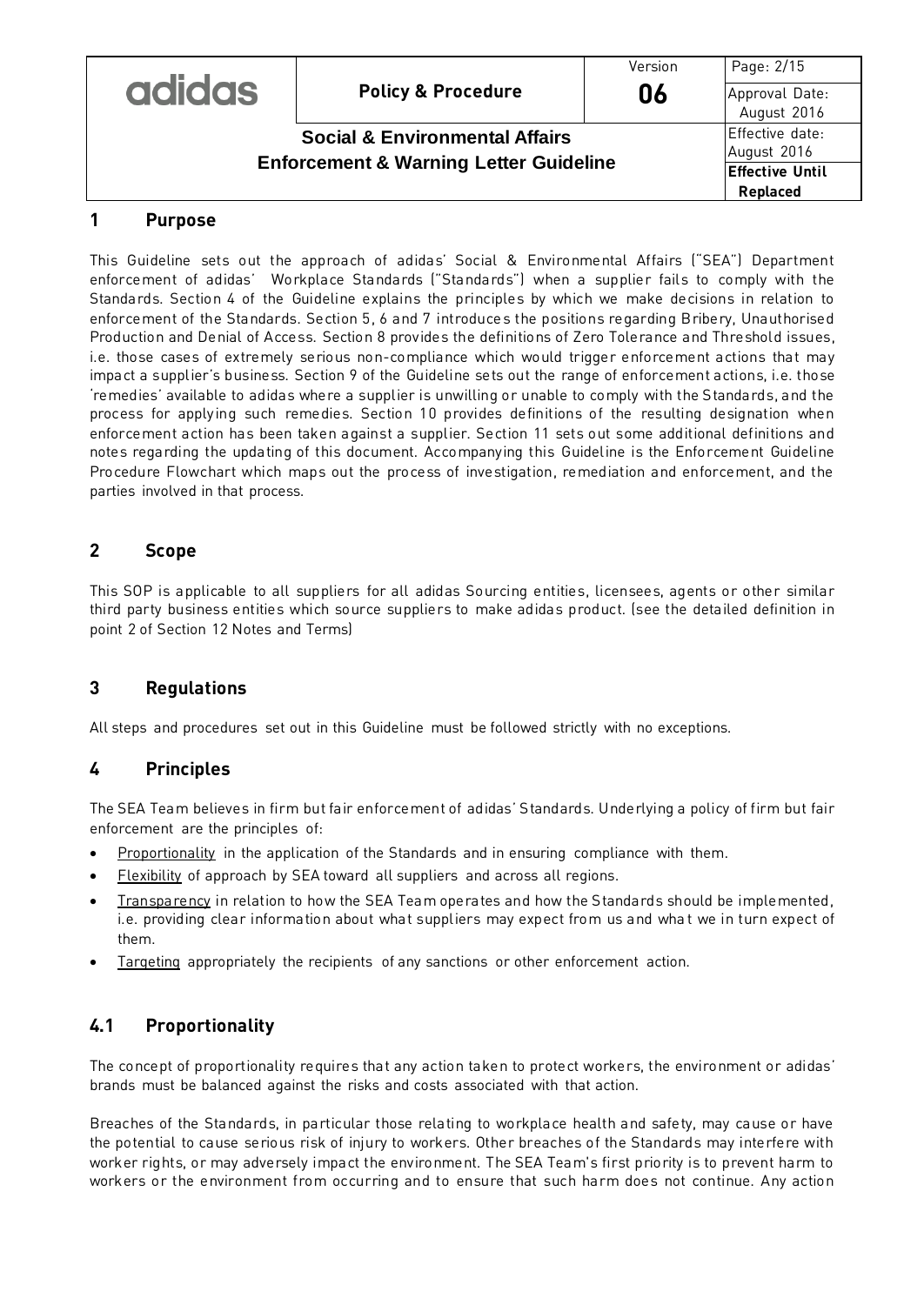|                                                   |                               | Version | Page: 3/15                     |
|---------------------------------------------------|-------------------------------|---------|--------------------------------|
| <b>adidas</b>                                     | <b>Policy &amp; Procedure</b> | 06      | Approval Date:<br>August 2016  |
| <b>Social &amp; Environmental Affairs</b>         |                               |         | Effective date:<br>August 2016 |
| <b>Enforcement &amp; Warning Letter Guideline</b> |                               |         | <b>Effective Until</b>         |
|                                                   |                               |         | Replaced                       |

taken by the SEA Team will be proportionate to the risks posed by, and the seriousness of, the breach of the Standards.

# **4.2 Flexibility**

The SEA Team aims to achieve consistency in the advice we provide to suppliers about the Standards and our responses to any non-compliance with the Standards. This requires us to adopt a similar approach in similar circumstances where the Standards have been breached in order to achieve a similar outcome – the outcome being protection of workers and the environment through compliance with the Standards.

However, the SEA Team recognises that consistency does not mean simple uniformity. We need to take into account many variables, such as the scale of the non-compliance, the attitude and actions of supplier management, and any history of previous incidents or breaches of the Standards. Any decision to take enforcement action against a supplier, for example to issue a stop work notice at a particular manufacturing site, or to recommend termination of a Manufacturing Agreement, is a matter of professional judgement, and the SEA Team will exercise its discretion in this area, in consultation with relevant internal and external sourcing units.

# **4.3 Transparency**

Transparency is important in maintaining confidence in the SEA Team. Suppliers who want to comply with the Standards need to understand what is expected of them and what they may expect from the SEA Team in return. It also requires that the SEA Team provides clear reasons as to why any action to enforce the Standards is necessary, and that any actions are clearly communicated to suppliers and relevant internal and external sourcing units.

Transparency is essential to the conduct of the SEA Team. adidas provides ongoing training to the SEA Team and continuously reviews and develops the Team's procedures to ensure that:

- 1. when a supplier does not comply with the Standards and remediation is required, it is clearly explained why the steps outlined in an action plan are necessary and must be carried out – a distinction being made between implementation of best practice and meeting minimum compliance requirements;
- 2. an opportunity is provided to the SEA Team and the supplier to discuss and clarify the requirements before any remediation steps are taken – unless urgent action is required, for example, to protect workers from serious danger or to prevent extreme environmental damage; and where urgent action to enforce the Standards is required, a clear and complete wr itten explanation of the reasons will be provided.

# **4.4 Targeting**

Targeting means making sure that any enforcement action is directed appropriately at those primarily responsible for the breach of the Standards, and is focused on those areas which present the greatest risk or are the least well-controlled. Ultimately it is suppliers who are directly responsible for the risks at their manufacturing sites and who are best positioned to control those risks.

The SEA Team has systems in place that help us to prioritise and respond to risks as we become aware of them. They include: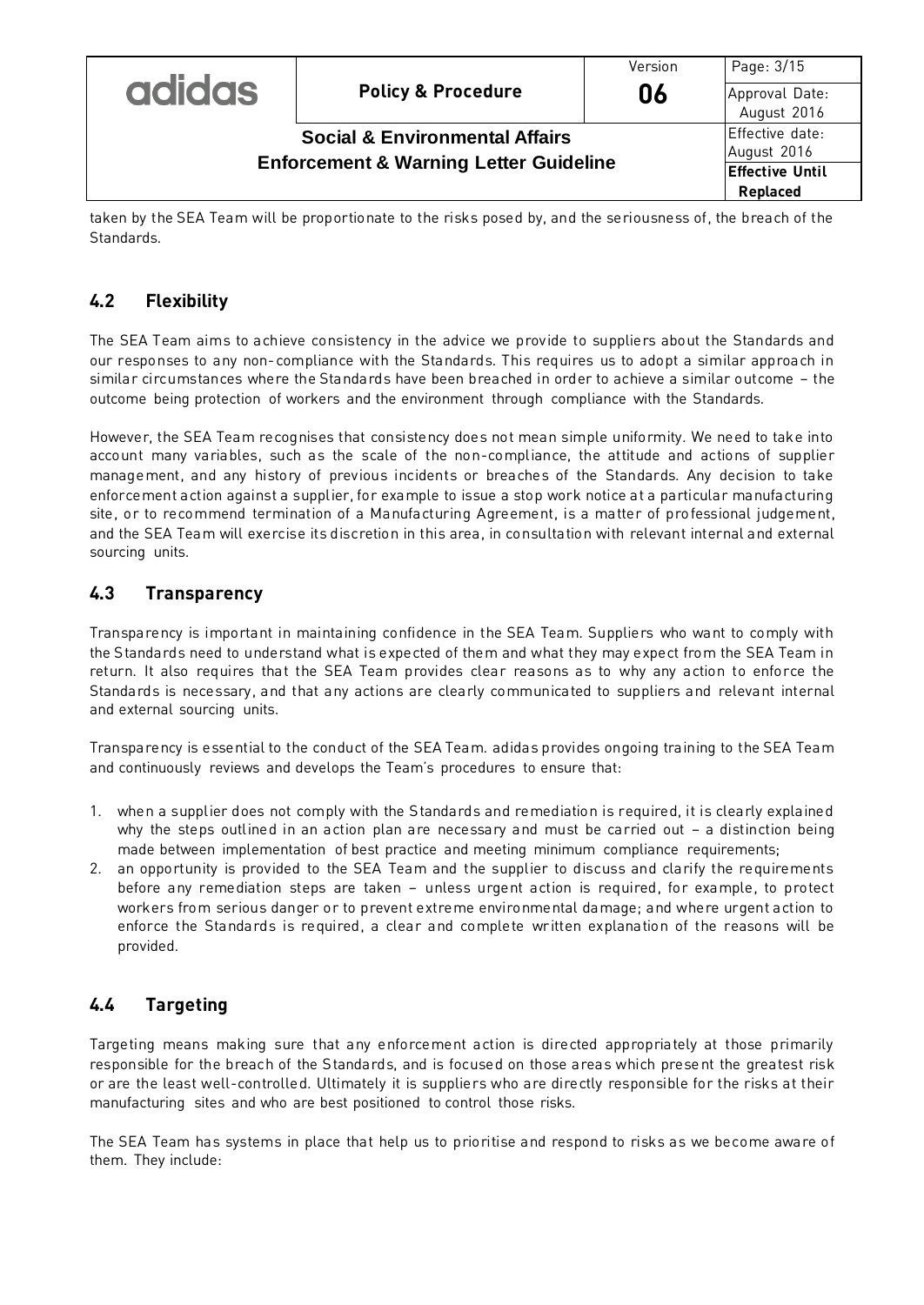|                                                   |                               | Version | Page: 4/15                         |
|---------------------------------------------------|-------------------------------|---------|------------------------------------|
| <b>adidas</b>                                     | <b>Policy &amp; Procedure</b> | 06      | Approval Date:<br>August 2016      |
| <b>Social &amp; Environmental Affairs</b>         |                               |         | Effective date:<br>August 2016     |
| <b>Enforcement &amp; Warning Letter Guideline</b> |                               |         | <b>Effective Until</b><br>Replaced |

- 1. Methods for responding to complaints received directly from workers.
- 2. Conducting an assessment of the risks to worker health & safety and the environment posed by the manufacturing operations.
- 3. Reviewing the management systems which regulate human resources practices and industrial relations.
- 4. Acting on the independent reports of third party auditors and monitors.

In all cases, the attitude of management and the actions it takes (or fails to take) to promote compliance with the Standards are of critical importance. Repeated incidents or breaches of the Standards may be an indication of an unwillingness to comply with the Standards, to change unacceptable behaviours, or an inability to achieve sufficient control. This may require a total review of the relationship with the supplier, and in order to continue doing business, considerable investment by both adidas and the supplier.

#### **5 Bribery**

adidas' SEA field monitors and all authorised third party auditors are held to a straightforward and unconditional code of professional conduct which means they can not, directly or indirectly, seek or accept monetary "kickbacks" or any other benefit (e.g. gifts, free products, favours, promises of future work, etc) in connection with an audit or any related follow-up work.

adidas is opposed to all forms of bribery and corruption. The offer and/or acceptance of a bribe is a clear breach of adidas' Business Code of Conduct. Where the offer or acceptance of a bribe is reported, and proven, it will likely result in a termination of our business relationship with a supplier and, for our own staff, their dismissal. Similarly, if an authorized third party auditor is accused of soliciting or accepting a bribe, they and their employer can have their SEA accreditation revoked.

#### **6 Unauthorised Production**

If a supplier has not received the required SEA authorisation, and there are adidas branded products found in production, the factory concerned will be considered unauthorised and adidas' Intellectual Property (IP) team will be immediately notified.

When any individual within a Sourcing entity places orders with an unauthorised supplier and there is clear and irrefutable evidence that they have knowingly ignored, or bypassed, the company's approval procedures, then this may warrant disciplinary measures being taken against that individual.

If an approved factory was found engaging in unauthorized subcontracting, such production will be treated as illegal and SEA will inform the related Sourcing entity and Legal Dept. who will take action and issue a breach of contract letter. Licensees and agents are also required to issue breach of contract letters to their suppliers, when they have engaged in unauthorised subcontracting. The business unit within adidas that is managing the licensee or agent should liaise with Legal to ensure that the licensee or agent takes the necessary action to police the unauthorised subcontracting. A failure by a licensee or agent to take proper steps to control unauthorised subcontracting, may lead to a breach of their own agreements with adidas. In such cases Legal would enforce adidas' contractual rights.

In all cases of unauthorized production, the unauthorized factory will need to be disclosed in the FFC, and an Initial Assessment will need to be conducted regardless of whether or not the sourcing entity intends to continue working with the factory. Any issues discovered during the Initial Assessment will be required to be remediated.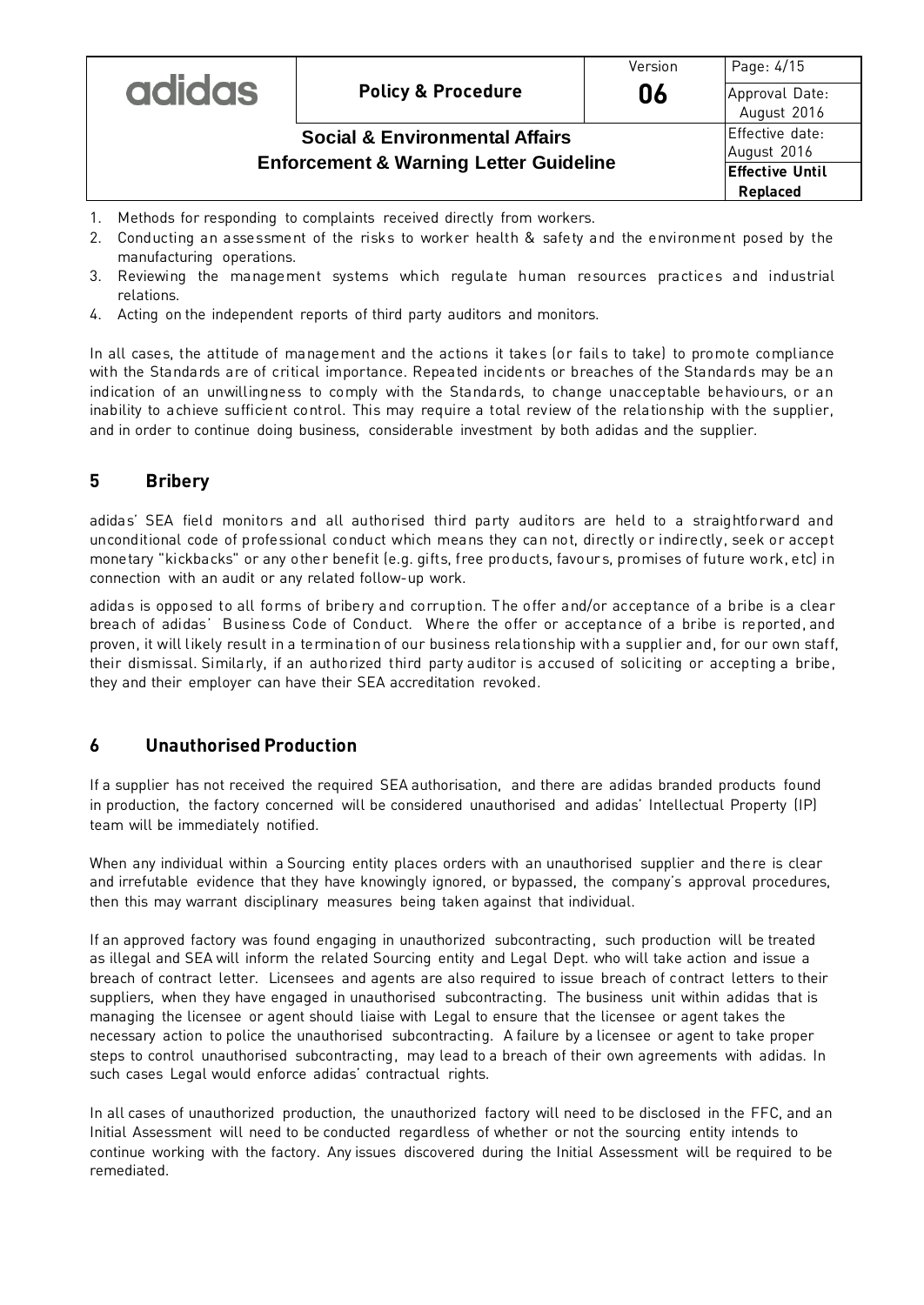|                                                   |                               | Version | Page: 5/15                                |
|---------------------------------------------------|-------------------------------|---------|-------------------------------------------|
| <b>adidas</b>                                     | <b>Policy &amp; Procedure</b> | 06      | Approval Date:<br>August 2016             |
| <b>Social &amp; Environmental Affairs</b>         |                               |         | Effective date:<br>August 2016            |
| <b>Enforcement &amp; Warning Letter Guideline</b> |                               |         | <b>Effective Until</b><br><b>Replaced</b> |

## **7 Denial of Access**

This occurs when the SEA Team, third party monitors, project partners or consultants are refused entry to the manufacturing site, access to documents, or permission to interview workers. All of these activities are required for monitoring of the workplace. If management does not permit such activities to proceed, then the supplier is obstructing the work of the SEA Team. In rare cases, an emergency may genuinely preclude access, such as a strike or natural disaster, and in such instances, the supplier would not be penalised.

Denial of access is considered to be an extremely serious problem. As such, the obligation to provide free and unobstructed access to the SEA Team and third party monitors is included in the Manufacturing Agreements signed by suppliers. Therefore, denial of access will be treated as a legal issue and not necessarily a compliance issue. Where SEA Team members are denied access, this will be reported to SEA Management, who will discuss appropriate actions with adidas' Legal Department. In those cases where there is no signed Manufacturing Agreement, denial of access is still treated as an extremely serious issue, and appropriate action will be taken by adidas.

## **8 Defining Serious Non-Compliance**

In the course of monitoring the manufacturing sites of suppliers, the SEA Team regularly uncovers breaches of the Standards. In most cases, such incidences of non-compliance are not as severe in nature as to require sanction. Normal practice for the SEA Team is to issue an action plan setting out negotiated timelines for supplier management to resolve any breaches of the Standards which are not considered severe or place the business partnership at risk.

On other occasions, the breaches are more severe and may threaten the lives or well-being of workers, suppress fundamental human rights, or result in irreparable damage to the environment. The types of breaches or workplace issues which are considered to be extremely serious in nature are categorized as ZT and TI issues requiring commitment from the supplier to take immediate action. Otherwise, enforcement action is considered to be taken against the supplier."

# **9 Enforcement Actions**

This section sets out a variety of 'remedies' which the SEA Team may rely on , as illustrated in Enforcement Guideline Procedure Flowchart. In all cases, the impact of such action(s) on the workforce should be considered, and balanced against the need to introduce sanctions or take other enforcement action. The remedies are to be applied on a case by case basis, and are not mutually exclusive. For example, a supplier who has received several warnings may face other sanctions, such as a reduction in orders or, ultimately, termination of the manufacturing engagement.

In all cases, other than issuing of stop work notices (see directly below), no action will be taken against a supplier unless there has been extensive consultation with relevant sourcing unit. This is to ensure that all parties fully understand why SEA is recommending enforcement ac tion, and to determine whether the staff from the sourcing unit can influence and/or support supplier management to make the necessary changes.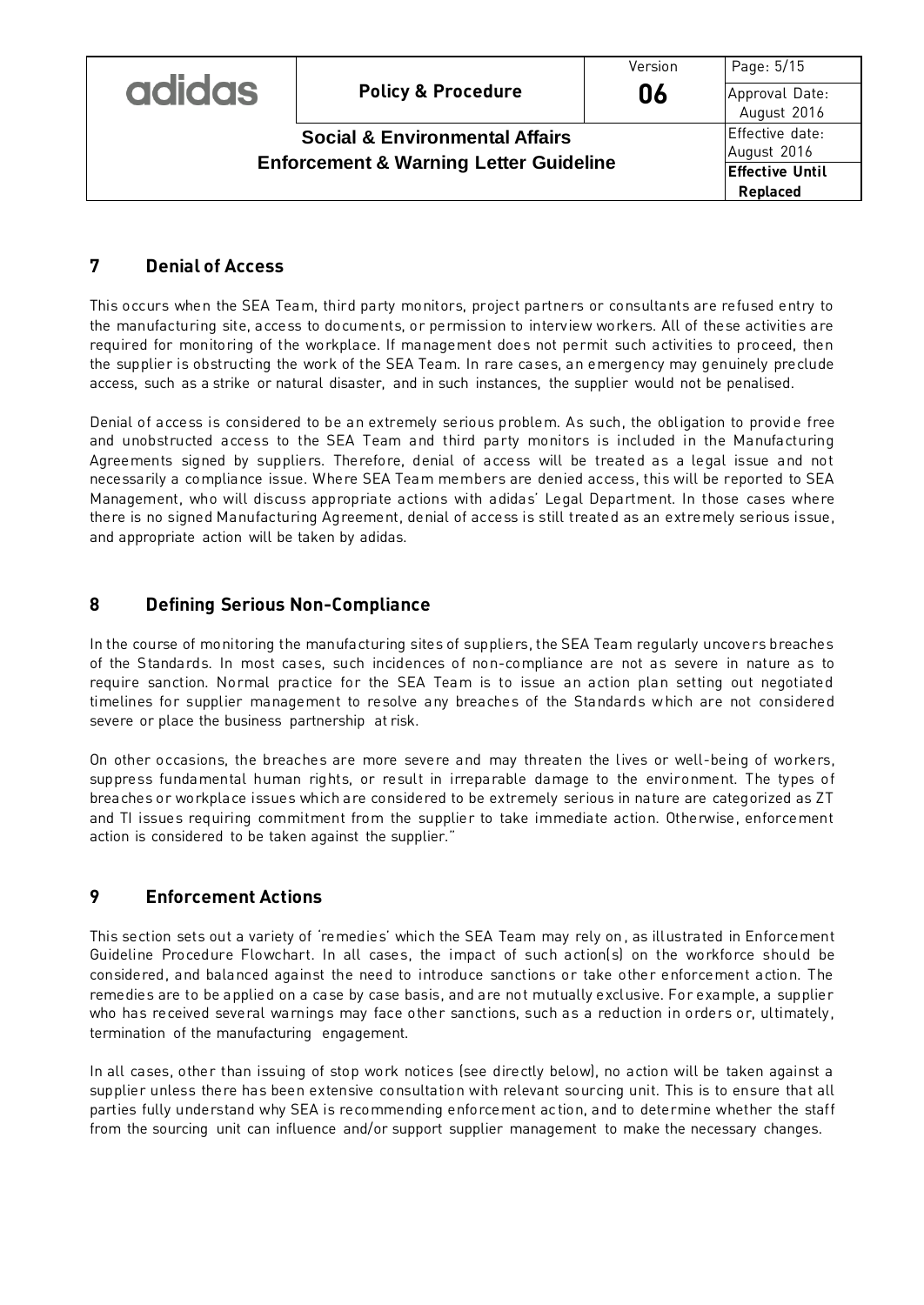|                                                   |                               | Version                | Page: 6/15                    |
|---------------------------------------------------|-------------------------------|------------------------|-------------------------------|
| <b>adidas</b>                                     | <b>Policy &amp; Procedure</b> | 06                     | Approval Date:<br>August 2016 |
| <b>Social &amp; Environmental Affairs</b>         |                               | Effective date:        |                               |
|                                                   |                               |                        | August 2016                   |
| <b>Enforcement &amp; Warning Letter Guideline</b> |                               | <b>Effective Until</b> |                               |
|                                                   |                               | Replaced               |                               |

## **9.1 Stop Work Notices**

Where it is warranted in the circumstances, a temporary stop work notice may be issued, requiring suspension of operations at a manufacturing facility until certain requirements are met. A stop work notice may be issued where:

- 1. incidents or breaches of workplace health and safety are life threatening or likely to lead to injury of workers, or which have the potential for such consequences; or
- 2. manufacturing operations have significant negative consequences for the environment, or which have the potential for such consequences.

Effectively, this is an instruction to the supplier to shut down (or 'power-down') the relevant production line(s) or production areas until the danger to workers, or other significant harm, is removed. Such action will only be taken by the SEA Team in extremely dangerous or serious circumstances, with a proper regard for balancing the production schedule against the risk associated with not issuing the notice.

The SEA Team has designated staff, qualified and expert in the area of health and safety that have the authority to issue a stop work notice if they are on site. All other team members or third party monitors are required to contact and consult with their region's Senior Director or Vice-President to determine whether a stop work notice should be issued. In all cases, the SEA Team will first consult with supplier management and relevant sourcing unit, if any, on site before stopping production. For practical reasons, and due to t he nature of the extreme conditions that would require a stop work notice to be issued, notice will be given to management verbally in the first instance. However, a written record of the case will then be made by the SEA Team member issuing the notice and provided to all relevant parties.

# **9.2 Third Party Investigations**

A third party investigation may be recommended where there are persistent or repeated breaches of the Standards or SEA requirements at the same manufacturing site or group of factories, and it has become a matter of public interest. In such cases, where adidas has been unable to influence supplier management over an extended period, prior to termination being recommended, an independent, third party monitor may be invited to:

- investigate the causes of non-compliance;
- evaluate the impact of such non-compliance on the workforce; and
- recommend a plan of remediation.

In most cases, the third party monitor will choose to publish its findings and recommendations. adidas also will be required to make public disclosure in relation to the supplier's response and development of action plans and other steps to remedy poor compliance with the Standards.

#### **9.3 Review of Orders**

In cases of proven non-compliance, or where a stop work notice or warning to a supplier has already been issued, the SEA Team may recommend a review of orders. The relevant sourcing unit may then choose to reduce or relocate current orders, or temporarily suspend any new orders being placed with the supplier. Such action would be appropriate in the following cases:

- where the non-compliance relates to excessive working hours;
- where workers have complained of unreasonable production targets or excessive pressure being exerted by supervisors; or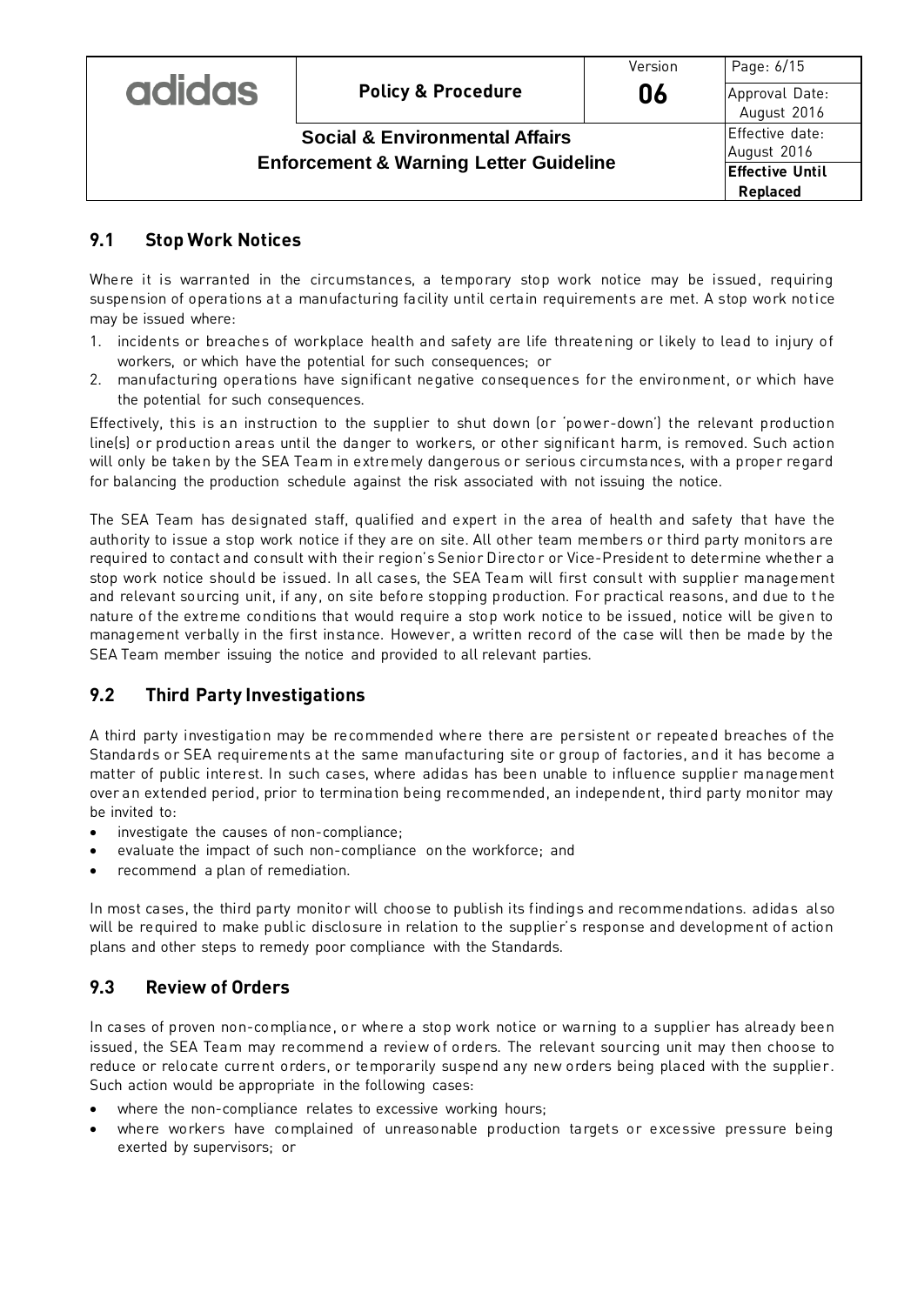|                                                   |                                           | Version | Page: 7/15                         |
|---------------------------------------------------|-------------------------------------------|---------|------------------------------------|
| <b>adidas</b>                                     | <b>Policy &amp; Procedure</b>             | 06      | Approval Date:<br>August 2016      |
|                                                   | <b>Social &amp; Environmental Affairs</b> |         | Effective date:<br>August 2016     |
| <b>Enforcement &amp; Warning Letter Guideline</b> |                                           |         | <b>Effective Until</b><br>Replaced |

 where it is determined that the supplier has misrepresented its capacity to complete and deliver the product on time, regardless of whether adidas is the sole 'buyer'.

Where a supplier has been issued a second warning letter *new* orders are not authorised until a) all requirements set out in the warning letter have been met; and b) the SEA Team has verified that all items of non-compliance have been remediated satisfactorily, and has designated the manufacturing site in question "SEA Accepted". *Existing* orders may be completed.

# **9.4 Financial Contributions and Project Work**

In addition to its auditing and monitoring work, the SEA Team is engaged in a number of projects aimed at making compliance more sustainable. The projects are diverse and cover a range of issue s, from the development of a mechanism to establish fair wage levels, to occupational health education and training, to the implementation of human resources management systems, and best environmental practices in the manufacturing sites of suppliers who are more sophisticated in their management of environmental impacts. The SEA Team funds these projects internally from the budget allocated to consultancies and project work on an annual basis.

Where poor Standards performance in a specific area results in the need to establish a plan of remediation involving project work, third party consultants or monitors or local NGOs, the supplier will be expected to fund the remediation work and contribute to the costs of any external consultant. Examples of such work are provided below:

- Where there is no adequate grievance process or system of appeal against unreasonable or unfair disciplinary action – an independent body may be established with a local project partner to act as a centre for receiving worker complaints and to assist management in building the proper grievance systems within the Human Resources or personnel departments.
- Where there is no effective management-worker communication or the industrial relations in the manufacturing site are very poor – the development and delivery of appropriate training modules for management and union officers (or other worker representatives) by local arbitration institutions, the ILO, or other experts in the industrial relations area.
- Where the health of workers is particularly poor or there is an unusually high incidence of chronic disease (e.g. tuberculosis, anaemia, 'grey lung') – immediate health checks and medical assessment of all employees by local medical professionals, and a thorough review of the capacity of the clinic on site, its procedure and treatment provision.
- Where there is severe contamination or pollution of the local environment due to improper or uncontrolled manufacturing processes – an immediate environmental impact assessment and, where appropriate, clean-up operations.

# **9.5 Warning Letters**

A warning letter is a written notification that, in the opinion of the SEA Team, a breach of the Standards has been committed (or is continuing) and that inadequate action has been taken by management to remedy the non-compliance. A record of warning letters issued by the SEA Team will be maintained and such letters will be referred to in any subsequent recommendation to terminate the manufacturing engagement. On any given issue, failure to remedy non-compliance after the issuing of two warning letters will usually result in immediate recommendation to terminate.

The SEA Team will consider the following factors in deciding whether or not to issue a warning letter:

- The effect of the non-compliance on the workforce
- The circumstances leading to the non-compliance
- The intent of the supplier (either at the individual manufacturing site level or at a group/corporate level)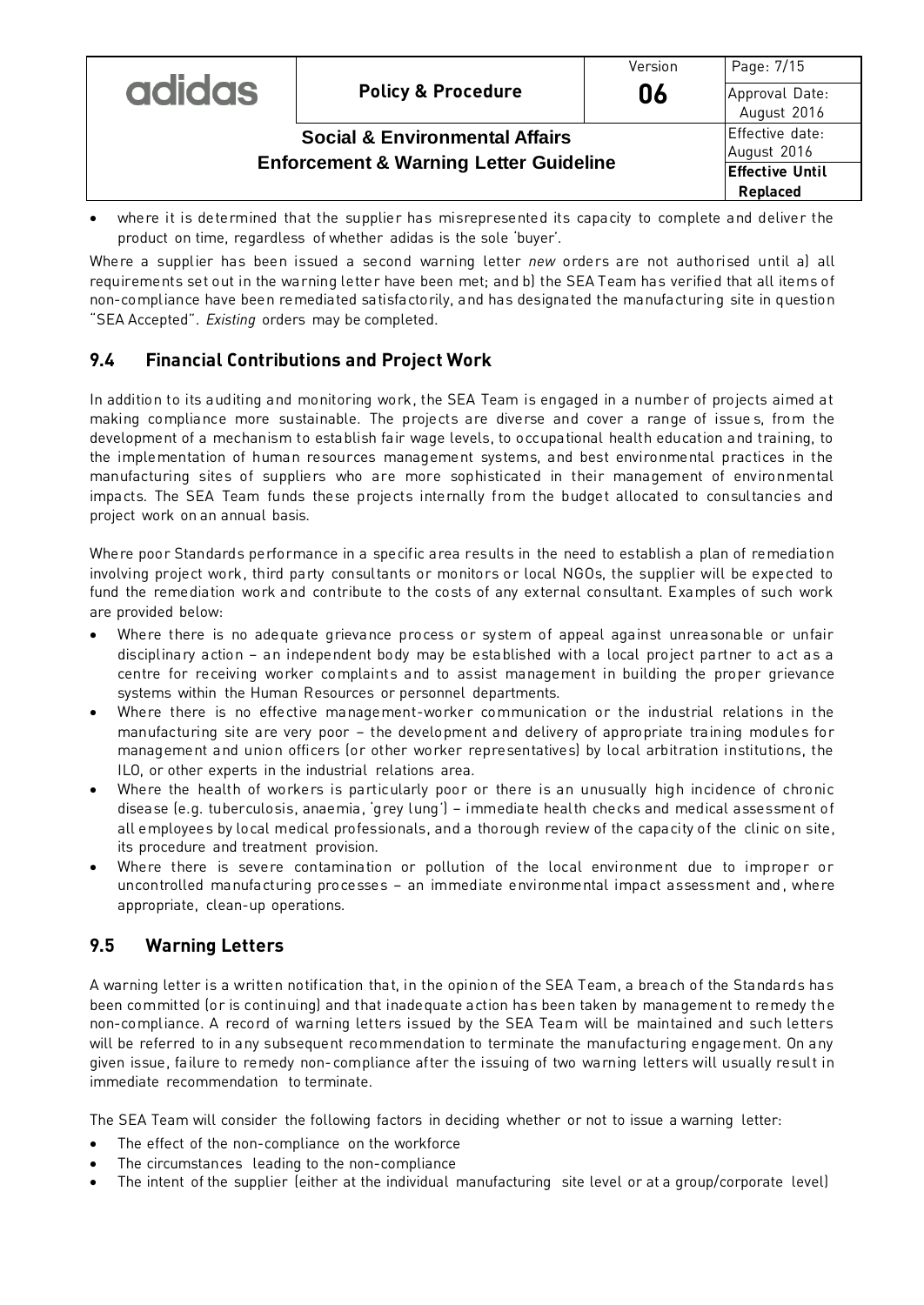|                                                   |                                           | Version | Page: 8/15                         |
|---------------------------------------------------|-------------------------------------------|---------|------------------------------------|
| <b>adidas</b>                                     | <b>Policy &amp; Procedure</b>             | 06      | Approval Date:<br>August 2016      |
|                                                   | <b>Social &amp; Environmental Affairs</b> |         | Effective date:<br>August 2016     |
| <b>Enforcement &amp; Warning Letter Guideline</b> |                                           |         | <b>Effective Until</b><br>Replaced |

- The history of Standards performance of the supplier
- The attitude of the supplier in discussions with the SEA Team regarding Standards requirements
- Any remedial steps taken to address the non-compliance.

These factors are not exhaustive, and those which are relied on to issue the warning will vary from case to case. It is not simply a matter of weighing the number of factors for and against the supplier, in respect of its Standards performance. The SEA Team will decide how important each factor is, given the specific circumstances, and will make an overall assessment before reaching a final decision. In select cases, prior to a Warning Letter being issued, Sourcing and SEA will send a written memorandum to the supplier's management.

A warning letter will only be issued when the SEA Team has fully consulted with relevant sourcing unit, and believes that all other avenues of dialogue with the supplier have been explored and have not yielded any result. A formal letter will also be issued to the parent company whenever it is applicable.

#### **9.5.1 Remediation Timeframes for Warning Letters**

- 1) All action items in WL1 must be remediated within three months. This does not mean that all action items have a three month time frame, as some may require immediate attention while other issues require significantly less time than 3 months to resolve. SEA Field Monitors mu st set priorities based on the nature of the non-compliance and the time frames negotiated with supplier management. SEA Field Monitors should contact their manager if there is any doubt as to the time frame for remediation timelines.
- 2) As soon as all sustainable remediation and action points have been completed, and SEA has verified that they have been done satisfactorily, the FFC Designation changes to "SEA Accepted" and the supplier's KPI scores, if any, will be updated (i.e. WL1 will no longer affect the KPI).
- 3) If there are no sustainable improvements after three months, WL2 will be issued.
- 4) If after an additional three months there is still no sustainable improvement, the recommendation for termination will be made to Sourcing and its Legal Department and a Notification of Termination must be issued.
- 5) The SEA Field Monitors must maintain frequent dialogue with their line managers and other relevant staff (e.g., the CM or SEA Operational Contact, production or materials managers, and any adidas licensee or agent sourcing colleagues) during the Warning Letter process. adidas is seeking continuous improvement from its suppliers, therefore in order to avoid escalating a case to a WL2 or a Notification of Termination, it is critical that SEA Field Monitors engage colleagues in Sourcing and/or within licensees/agents, the SEA Lead Champion to seek their help and support in resolving non-compliance problems at the supplier.

#### **9.5.2 Expiration Timeframes for Warning Letters**

- 1) If the supplier remediates the issues set out in WL1 and there are no new or repetitive threshold issues within 18 months of WL1 being issued, WL1 will expire. WL1 will be kept in the SEA database, but will be regarded as inactive. Further, if there have been sustainable improvements in relation to all non-compliances set out in WL1, the supplier's KPI will not be affected.
- 2) If WL1 has already been issued, but either the existing or new threshold issues are identified within 18 months of WL1 having been issued, WL2 should be issued. However, if any violations are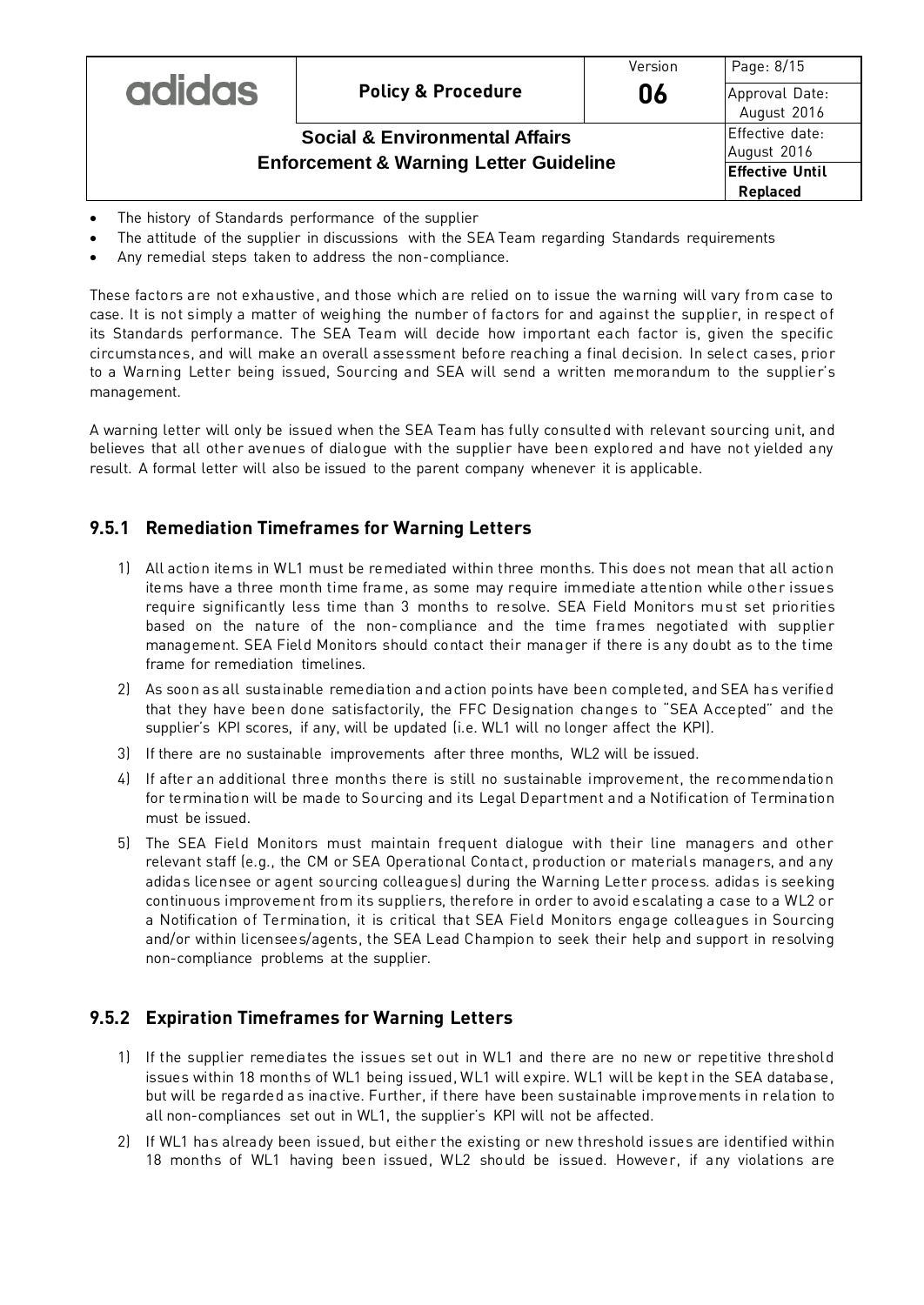| <b>adidas</b> | <b>Policy &amp; Procedure</b>                                                                  | Version<br>06 | Page: 9/15<br>Approval Date:<br>August 2016                          |
|---------------|------------------------------------------------------------------------------------------------|---------------|----------------------------------------------------------------------|
|               | <b>Social &amp; Environmental Affairs</b><br><b>Enforcement &amp; Warning Letter Guideline</b> |               | Effective date:<br>August 2016<br><b>Effective Until</b><br>Replaced |

identified *after* 18 months of WL1 having been issued, a new WL1 will be issued and the remediation and expiration timelines are re-set to zero.

3) There is no expiration time for WL2. However, if there has been sustainable remediation of all action points in WL2, the WL will no longer affect the supplier's KPI. This means that a WL2 will always be active in the FFC, and any non-compliance, either new or repetitive in nature, will lead to a Notification of Termination.

#### **9.5.3 Warning Letter Standard Operating Procedure**

The flowcharts on the following pages detail the steps to be taken when a WL is issued based on whether the factories are **internal coverage** by SEA, sourced directly by adidas , or **external coverage** by approved external monitors, sourced indirectly through third party business entities such as licensees. These are usually indicated in Custom Data 2 in Account Information Page at FFC.

\*Timeframes for WL: *Drafting the WL*: within 5 working days after the decision to issue a WL is taken; *Collecting signatures*: within 5 working days after the WL and its attachments are ready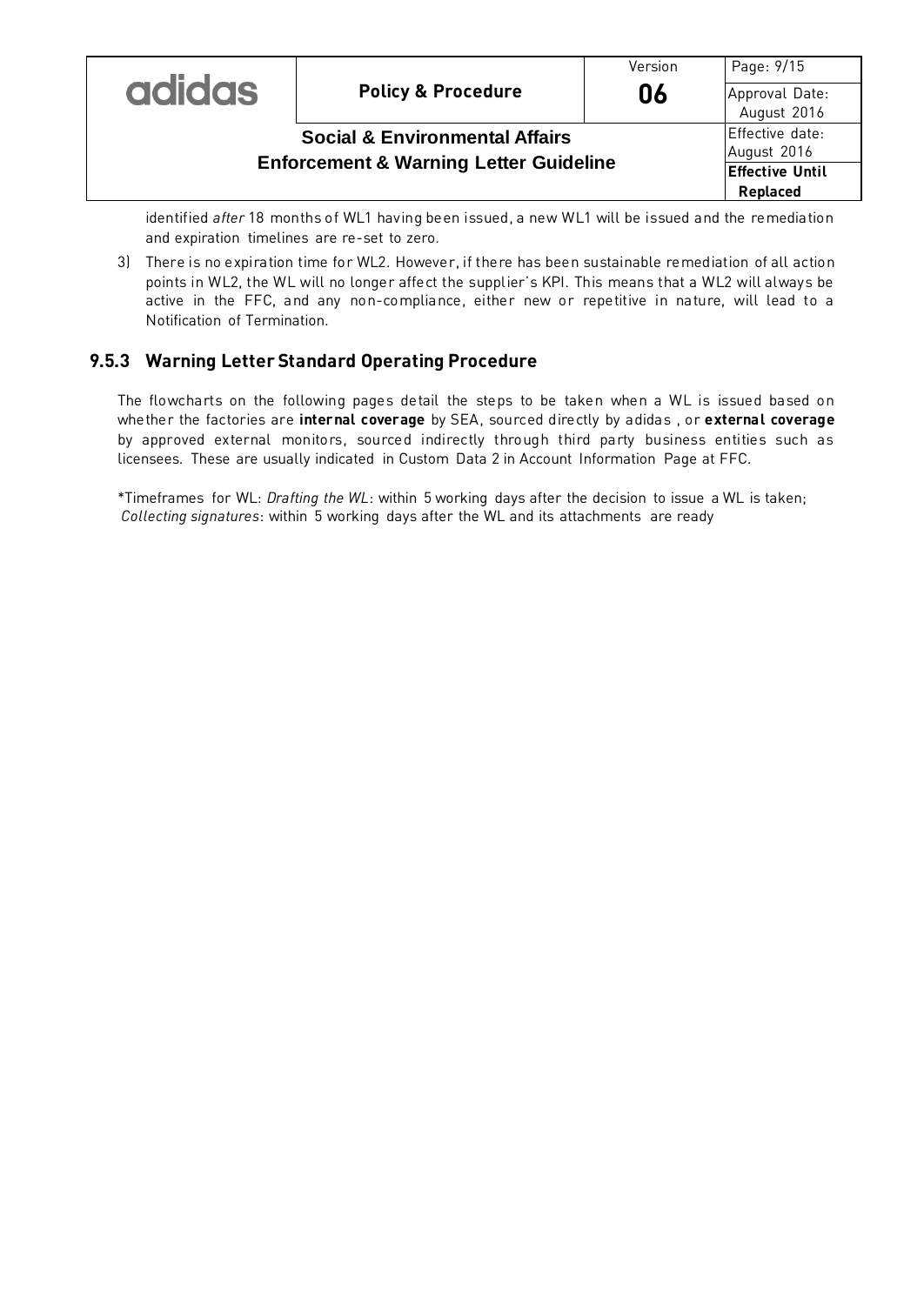| <b>ICIO O</b> |
|---------------|
|---------------|

# **Social & Environmental Affairs Enforcement & Warning Letter Guideline**

Page: 10/15 Approval Date: August 2016 Effective date: August 2016 **Effective Until Replaced**

# **INTERNAL COVERAGE – SEA Field Monitor takes the lead**

SEA Field Monitor discusses audit findings and proposed enforcement action with SEA Area Manager, Regional Manager or Regional Head depending on region.

SEA Field Monitor discusses with all relevant sourcing parties, if any, a) audit findings & remediation requirements; b) compliance / remediation history. When Warning Letter ıs recommended, SEA Lead Champion should be informed earlier than sourcing colleagues. In case there is any concern from Lead Champion, Lead Champion should discuss that with Field Monitor as well as the Field Regional Manager who will have the final decision.

If WL is agreed to be issued, SEA Field Monitor prepares the draft and attachment(s) using the WL template.

SEA Field Monitors and Program Operations in that region

- 1) collects the signature preferably from the primary sourcing entity and finalize the WL and attachment(s). Lead Champion will support in collecting signature)
- 2) sends WL to supplier, copying all relevant sourcing parties as well as a) AM, RM, or RH depending on region; and b) Lead and Regional Champion(s) as necessary.

SEA Field Monitor

1) updates the factory's FFC Designation to reflect enforcement action.

2) uploads a copy of the WL as an attachment under the relevant factory account in the FFC. (The updated FFC designation date will be the date it was mailed and not the day it was received back with the factory's signature.)

#### SEA Field Monitor

- 1) works with the factory to achieve all remedial targets and all Warning Letter requirements.
- 2) verifies remediation actions are occurring in accordance with the WL's timeline.
- 3) keeps the SEA Lead/Regional Champion(s) informed of progress and update the factory's CAP in the FFC to document the remediation activities.
- 4) updates the FFC designation to reflect the latest compliance performance of factory.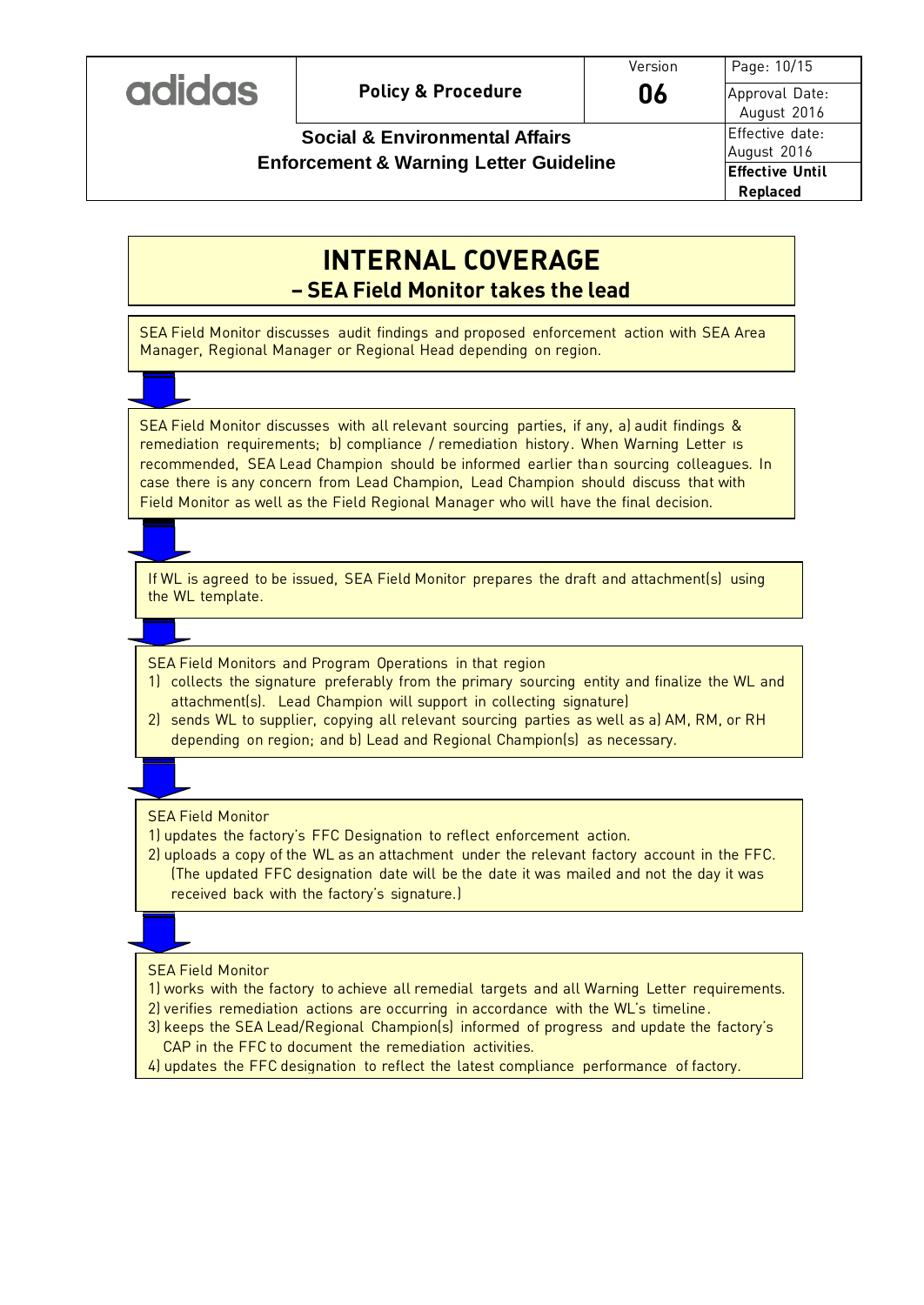# **EXTERNAL COVERAGE - SEA Lead Champion takes the lead**

SEA reviews and discusses audit findings based on the report from external monitoring companies

SEA discusses with all relevant sourcing parties: a) audit findings & remediation requirements; b) compliance / remediation history.

If a WL is agreed to be issued, SEA prepares the draft and attachments using the WL template and updates the FFC's designation on that date that the Warning Letter is ready to send to sourcing.

**For adidas Business Units sourcing through supply chain intermediaries (single or multiple sourcing relationships)**

SEA Lead Champion sends the draft letter to the primary sourcing entity to print the WL on their letterhead, and that date will be the effective date for the WL; put all the relevant people on the cc list

Both VP of the Business Unit and Head of SEA sign off the WL. The BU sends it to the factory for their signature, and uploads the signed WL to the FFC within the factory's account page.

#### BU

1) works with the factory to achieve all remedial targets and all Warning Letter requirements.

2) verifies remediation actions are occurring in accordance with the WL's timeline.

3) keeps the SEA Lead/Regional Champion(s) informed of progress and updates the factory's CAP in the FFC to document the remediation activities.

**For Third party licensee/distributor (single sourcing relationship)**

SEA Lead Champion sends the draft letter to the licensee to print the WL on their company's letterhead. *In cases where there are multiple licensees, the licensee with the primary/major relationship will be issuing the Warning Letter.*

# The Licensee

1) signs the WL and sends it to the factory and gets their signature; 2) uploads the signed WL to the FFC within the factory account's page.



#### The Licensee

1) works with the factory to achieve all remedial targets and all Warning Letter requirements. 2) verifies remediation actions are occurring in accordance with the WL's timeline. 3) keeps the SEA Lead/Regional

Champion(s) informed of progress and update the factory's CAP in the FFC to document the remediation activities.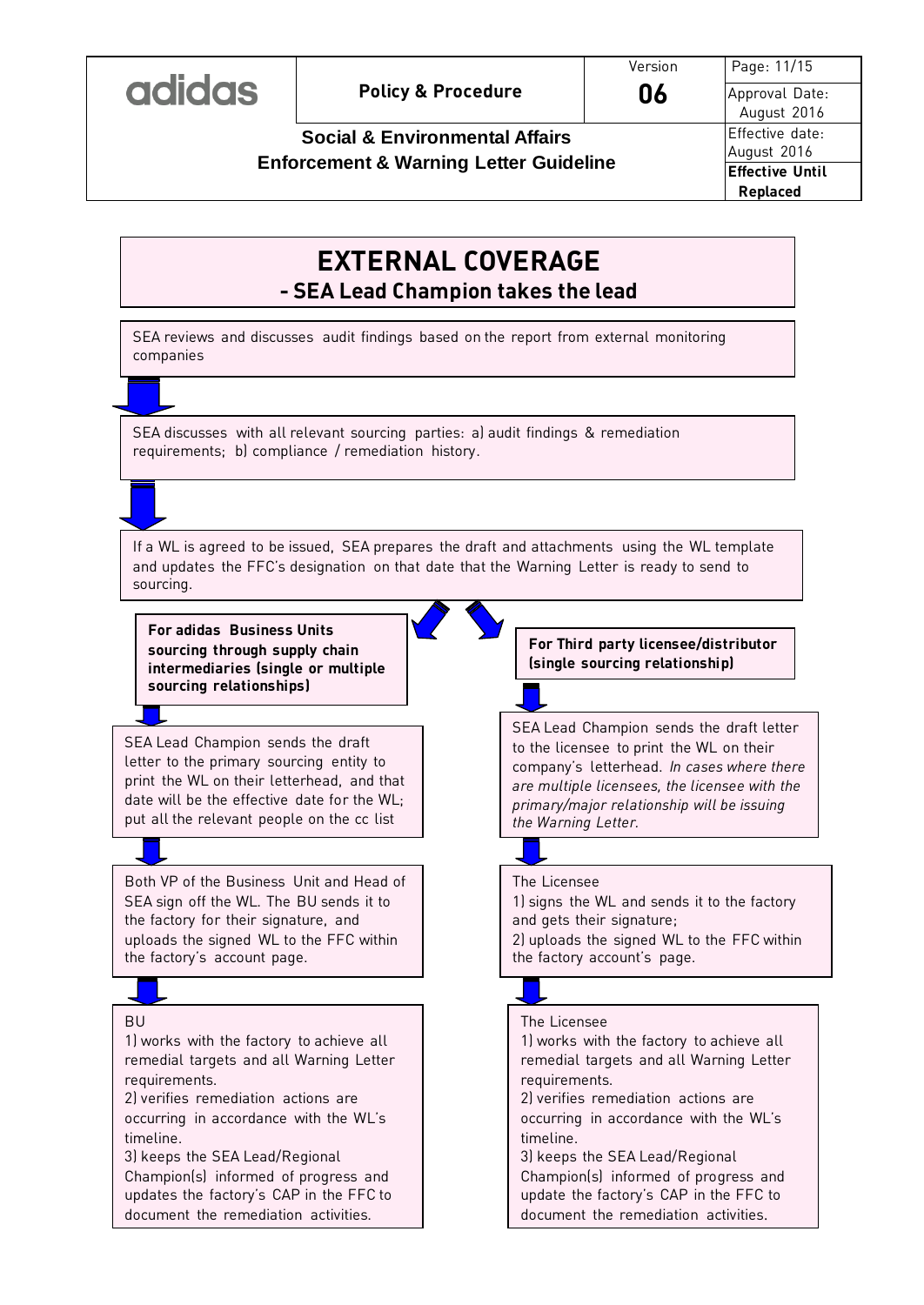|                                                   | Version | Page: 12 / 15                       |
|---------------------------------------------------|---------|-------------------------------------|
| <b>adidas</b>                                     | 05      | Approval Date:<br>July 2015         |
| <b>Social &amp; Environmental Affairs</b>         |         | Effective date:<br><b>July 2015</b> |
| <b>Enforcement &amp; Warning Letter Guideline</b> |         | <b>Effective Until</b><br>Replaced  |

### **9.5.4 Warning Letter Scenarios based on different business entities**

The table below illustrates the basic principle to have one major/primary sourcing party to sign off the Warning Letter. It also serves as a guidance for SEA team member and the business entity in preparing the Warning Letter.

| <b>Scenario</b>                                                                           | Which<br><b>Business</b><br><b>Entity is</b><br>involved?                | Who signs the Warning Letter (WL)?                                                                                                                                                                                                                                                                                                                                                       | Which term to be<br>used in the WL?                                                                                        |
|-------------------------------------------------------------------------------------------|--------------------------------------------------------------------------|------------------------------------------------------------------------------------------------------------------------------------------------------------------------------------------------------------------------------------------------------------------------------------------------------------------------------------------------------------------------------------------|----------------------------------------------------------------------------------------------------------------------------|
| <b>Scenario A:</b><br>adidas<br>Letterhead is<br>used with<br>corresponding<br>LO address | Only LO<br>LO and other<br><b>Business</b><br>Entities (BE*)             | Signed by Sourcing and SEA Sr. Mgmt.<br>Signed by Sourcing and SEA Sr. Mgmt.<br>Other BEs are copied.                                                                                                                                                                                                                                                                                    | Manufacturing<br>Agreement should<br>be used                                                                               |
| <b>Scenario B:</b><br>Letterhead of<br>the BU is used                                     | Only BU<br>fother than<br>L <sub>0</sub>                                 | Signed by Head of BU and SEA Sr.<br>Mgmt.                                                                                                                                                                                                                                                                                                                                                | If there is no<br>Manufacturing<br>Agreement signed,<br>please use the<br>more general term<br>Manufacturing<br>Engagement |
|                                                                                           | <b>Business</b><br>Unit(s) and/or<br>Licensee(s)<br>sourcing<br>together | BU Direct Sourcing: Letterhead of the<br>BU is used. Signed by Head of BU and<br><b>SEA</b><br>BU Indirect Sourcing: Letterhead of the<br>major/primary BU/Licensee is used<br>(based on larger % of order volume).<br>Other BEs should be copied                                                                                                                                        |                                                                                                                            |
| <b>Scenario C:</b><br>Letterhead of<br>the Licensee is<br>used                            | Only Licensee<br>Multiple<br>Licensees                                   | Signed by the Head of Licensee (no<br>need for SEA to sign)<br>Signed by the Head of the Licensee<br>who has the major/primary<br>relationship (based on larger % of<br>order volume) (no need for SEA to sign,<br>but SEA must be copied on outgoing<br>letter)<br>SEA informs the designation, instead of<br>sending the letter to other licensees, to<br>avoid any business conflict. |                                                                                                                            |

# **9.6 Termination of Manufacturing Agreements & Engagements**

The SEA Team recognises that recommending termination is a serious matter that should only be done after full consideration of all the consequences, especially any impact on the workforce. A decision to terminate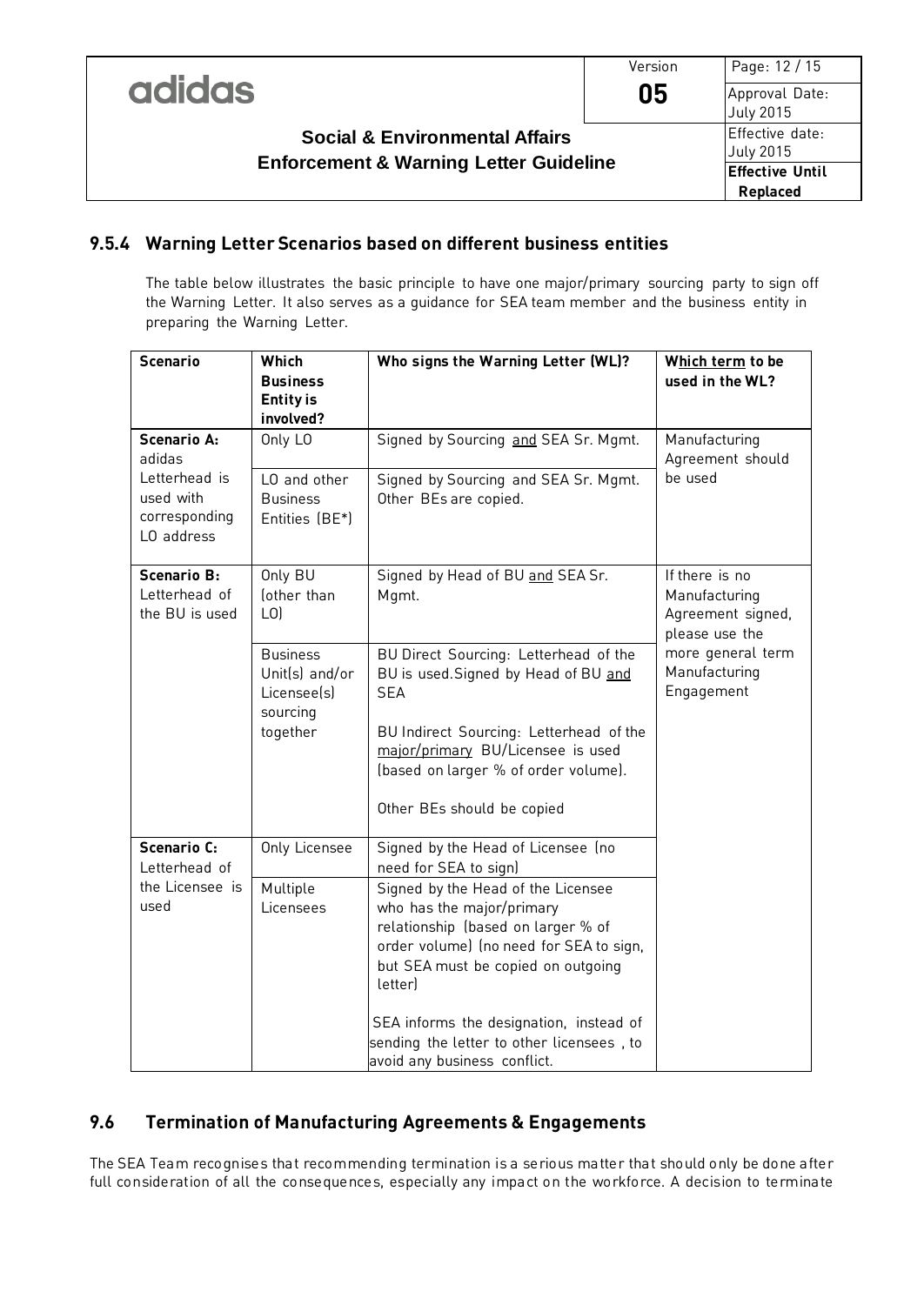|                                                   | Version | Page: 13 / 15                |
|---------------------------------------------------|---------|------------------------------|
| <b>adidas</b>                                     | 05      | Approval Date:<br>July 2015  |
| <b>Social &amp; Environmental Affairs</b>         |         | Effective date:<br>July 2015 |
| <b>Enforcement &amp; Warning Letter Guideline</b> |         | <b>Effective Until</b>       |
|                                                   |         | Replaced                     |

must be discussed and agreed with senior management level from the relevant sourcing unit.

Either in the case of identification of a Zero Tolerance matter, or as a matter of last resort, where all other options have been exhausted and a supplier is still unwilling or unable to comply with the Standards, we will recommend termination of the Manufacturing Agreement or Manufacturing Engagement.

(**Note**: In case a supplier which has a 'Compliance Override' designation fails to remedy the relevant noncompliances within the agreed time frame, SEA will issue a Notification of Termination letter).

Once a supplier has been terminated, it is permanently disqualified from production for adidas.

#### **10 Fair Factories Clearinghouse Designation**

When any enforcement action is taken against a supplier, the factory's Designation in the Fair Factories Clearinghouse (FFC) will be updated, adidas' compliance database. In doing so, the following tasks will be completed: a) update the Designation; b) change the Designation "status update" to the date the Warning Letter was issued; c) remove old Designation comments; d) update the Designation comments to include a brief explanation on why the Warning Letter was issued; and e) upload a copy of the signed Warn ing Letter as an attachment to the factory account page. The Designations are set out below:

- a. When SEA has issued the first Warning Letter, the SEA Field Monitor will update the FFC Designation to "On Probation – WL 1 Issued."
- b. When SEA has issued the second Warning Letter, the SEA Field Monitor will update the FFC Designation to "On Probation – WL 2 Issued."
- c. As soon as all sustainable remediation and action points have been completed, and SEA has verified that they have been done satisfactorily, the Designation changes from "On Probation – WL 1 Issued" or "On Probation – WL 2 Issued" to "SEA Accepted". (**Note**: see section 9.8 below which deals with expiration timeframes for Warning Letters.)
- d. The Designation "Pending Termination" is issued to an existing supplier who has been issued a Notification of Termination letter under the Enforcement Guideline and termination is being processed, existing production on the line can be completed. Once production is completed, the Designation changes to "SEA Terminated." This applies to an existing supplier who has been terminated on SEA's recommendation, because Zero Tolerance or Threshold Issues were discovered and the supplier would not remediate these issues in a sustainable manner. All production has been completed.

For some situations, Business Entities may choose to deactivate the factories based on business reasons before the issuing of the Warning Letter. In such cases, Warning Letter may not be issued but the intention to issue the Warning Letter shall be reported in the Designation Comment by SEA in the FFC to keep the compliance history of these factories.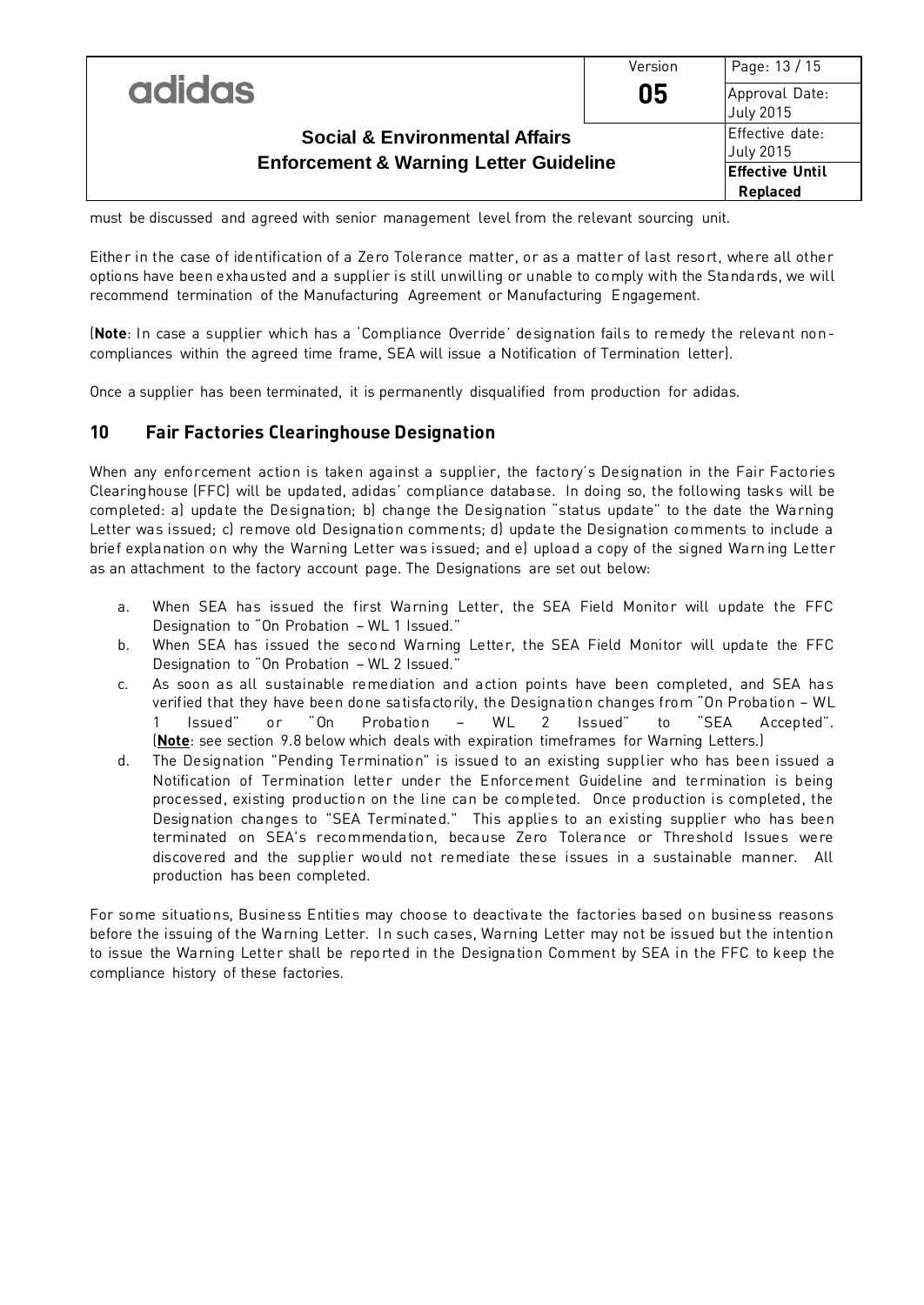|                                                   | Version | Page: 14 / 15                |
|---------------------------------------------------|---------|------------------------------|
| <b>adidas</b>                                     | 05      | Approval Date:<br>July 2015  |
| <b>Social &amp; Environmental Affairs</b>         |         | Effective date:<br>July 2015 |
| <b>Enforcement &amp; Warning Letter Guideline</b> |         | <b>Effective Until</b>       |
|                                                   |         | Replaced                     |

# **Designations and Order Authorisations**

When enforcement action is taken against a supplier, the SEA Team will update the designation for the relevant manufacturing site in the Fair Factories Clearinghouse ("FFC") as follows:

| <b>Designation</b>                    | <b>Definition</b>                                                                                                                                                                                                                                                                                                                                                                                            | <b>Order Authorisation</b>                                                                                                                                                                                                                                                                                                                                  |  |
|---------------------------------------|--------------------------------------------------------------------------------------------------------------------------------------------------------------------------------------------------------------------------------------------------------------------------------------------------------------------------------------------------------------------------------------------------------------|-------------------------------------------------------------------------------------------------------------------------------------------------------------------------------------------------------------------------------------------------------------------------------------------------------------------------------------------------------------|--|
| SEA Accepted - Risk Of<br>Enforcement | Applies to existing suppliers where<br>Threshold Issues have been discovered<br>in a previous Performance Audit, which<br>requires the factory to remediate the<br>Threshold Issues prior to their next<br>audit or risk facing enforcement action<br>(ex. Warning Letter 1). Follow-up audit<br>must take place within 3-6 months of<br>the factory being designated "SEA<br>Accepted-Risk of Enforcement". | Orders are authorised.                                                                                                                                                                                                                                                                                                                                      |  |
| On Probation - WL1 Issued             | The supplier has been issued Warning<br>Letter 1.                                                                                                                                                                                                                                                                                                                                                            | Orders are authorised only for the<br>existing Sourcing Units. Any new<br>Sourcing Units cannot place orders<br>without first getting authorization<br>from SEA.                                                                                                                                                                                            |  |
| On Probation - WL2 Issued             | The supplier has been issued Warning<br>Letter 2.                                                                                                                                                                                                                                                                                                                                                            | Orders are authorised only for the<br>existing Sourcing Units during the 3<br>months of remedial period. The<br>continuation of adidas production is<br>subject to the completion of all<br>required remedial actions outlined in<br>this Warning Letter. Any new<br>Sourcing Units cannot place orders<br>without first getting authorization<br>from SEA. |  |
| Pending Termination                   | The supplier has been issued with a<br>notification of termination. SEA is<br>awaiting confirmation from a) adidas<br>Legal Department that the<br>Manufacturing Agreement has been<br>terminated*, and b) Sourcing unit that<br>production is complete.                                                                                                                                                     | Orders are not authorised.                                                                                                                                                                                                                                                                                                                                  |  |
| <b>SEA Terminated</b>                 | SEA has received confirmation that the<br>Manufacturing Agreement/<br>Engagement with the supplier has<br>been terminated and there is no<br>production in process.                                                                                                                                                                                                                                          | The supplier may not be re-instated<br>as an active supplier by adidas or any<br>other business entity doing business<br>with or on behalf of adidas.                                                                                                                                                                                                       |  |